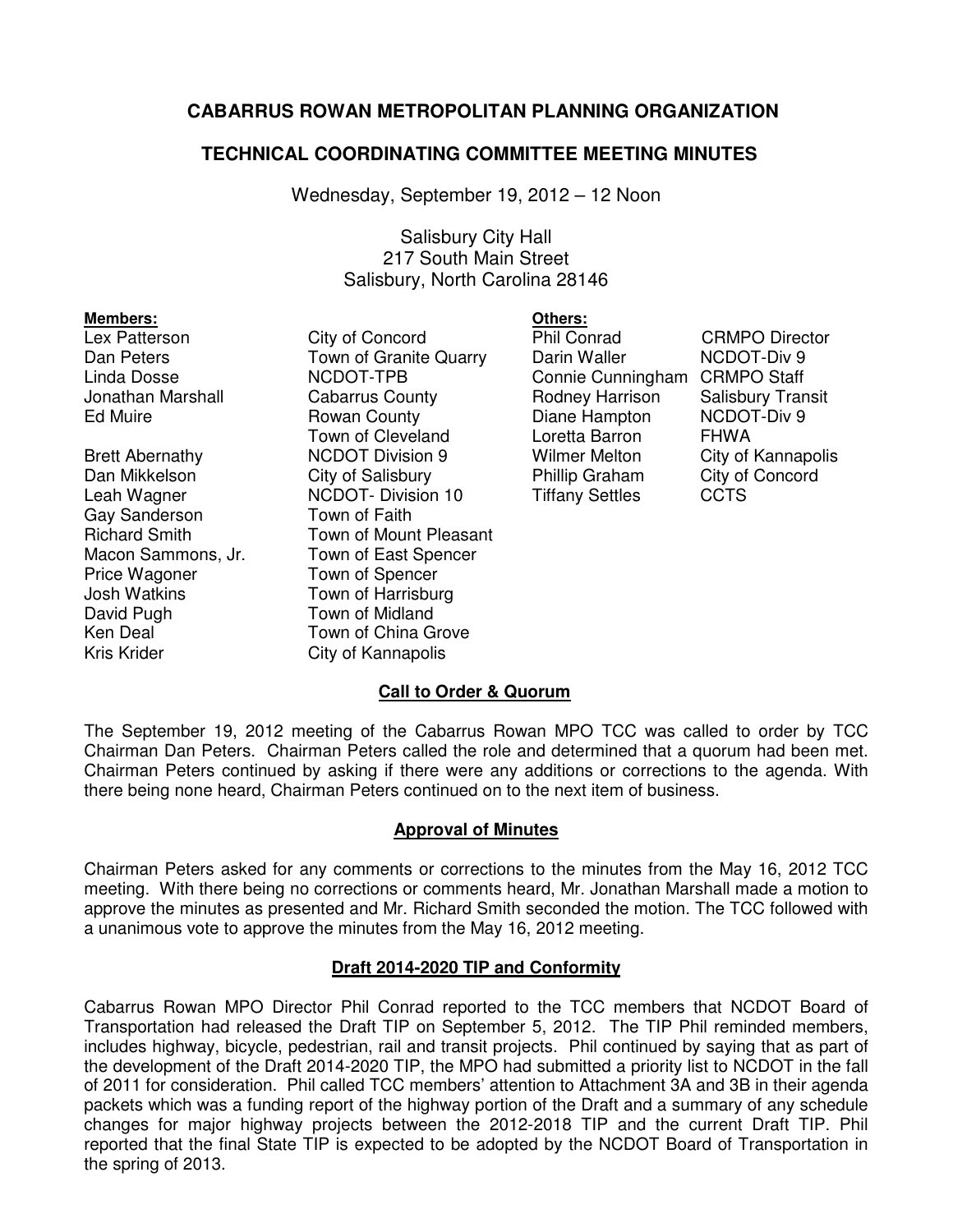After review of both attachments with the TCC members and Phil asked for any comments or questions. With little discussion and by consensus, TCC members favored asking the TAC make any decisions regarding a one-on-one meeting with NCDOT regarding the Draft 2014-2020 TIP.

### **FY 2012-2018 MTIP Amendment #5**

Phil called TCC members' attention to Attachment 4 in their packets, which was a resolution to adopt an amendment to the 2012-2018 TIP. Phil explained that the City of Concord had received federal funding for a traffic management system through the Transportation, Community and System Preservation Program (TCSP). With this funding comes the need for NCDOT to amend the State TIP for the project.

With no questions or discussion heard, Mr. Ed Muire made a motion to recommend that TAC consider endorsing Amendment #5. Mr. Jonathan Marshall followed with a second to the motion and TCC members voted unanimously to approve.

### **Federal Certification Review**

Phil explained to the TCC members that due to the fact the CRMPO is a federally designated Transportation Management Area (TMA), the MPO is required to participate in a Federal Certification Review every four years. The most recent review Phil reported, was held on June 13-14 at Concord City Hall. The object of the review is to certify whether or not the MPO has a valid Transportation planning process.

Phil then introduced Ms. Loretta Barren with FHWA which is the lead agency conducting the review. Ms. Barren reviewed a summary of the review findings that was included in members' agenda packets. The summary included Noteworthy Practices, Recommendations and Findings. After Ms. Barren reviewed each category with TCC members, she asked for questions. Mr. Ed Muire and Mr. Kris Krider both expressed concern in regard to the "effective public outreach" portion of the recommendations. Both representatives expressed frustration with the process and how little public response is obtained regardless of how much effort is put into that process. In closing, Ms. Barren informed members that the review process will be repeated in four years.

#### **NCDOT STIP Amendment and Modification Guidelines**

Phil Conrad reported that NCDOT has recently finalized their STIP amendment and modification guidelines. These guidelines, Phil explained, provide for flexibility in amending and modifying the TIP as it relates to the size of the respective amendments. Federal Highway Administration staff made a recommendation that the MPO consider incorporating these guidelines into the MPO's Public Involvement Policy.

Phil continued by calling TCC members' attention to Attachment 6 in their packets and reviewed it with them. Phil explained that MPO Staff will incorporate this language into the current CRMPO Public Involvement Policy and bring back to the TCC at the next meeting.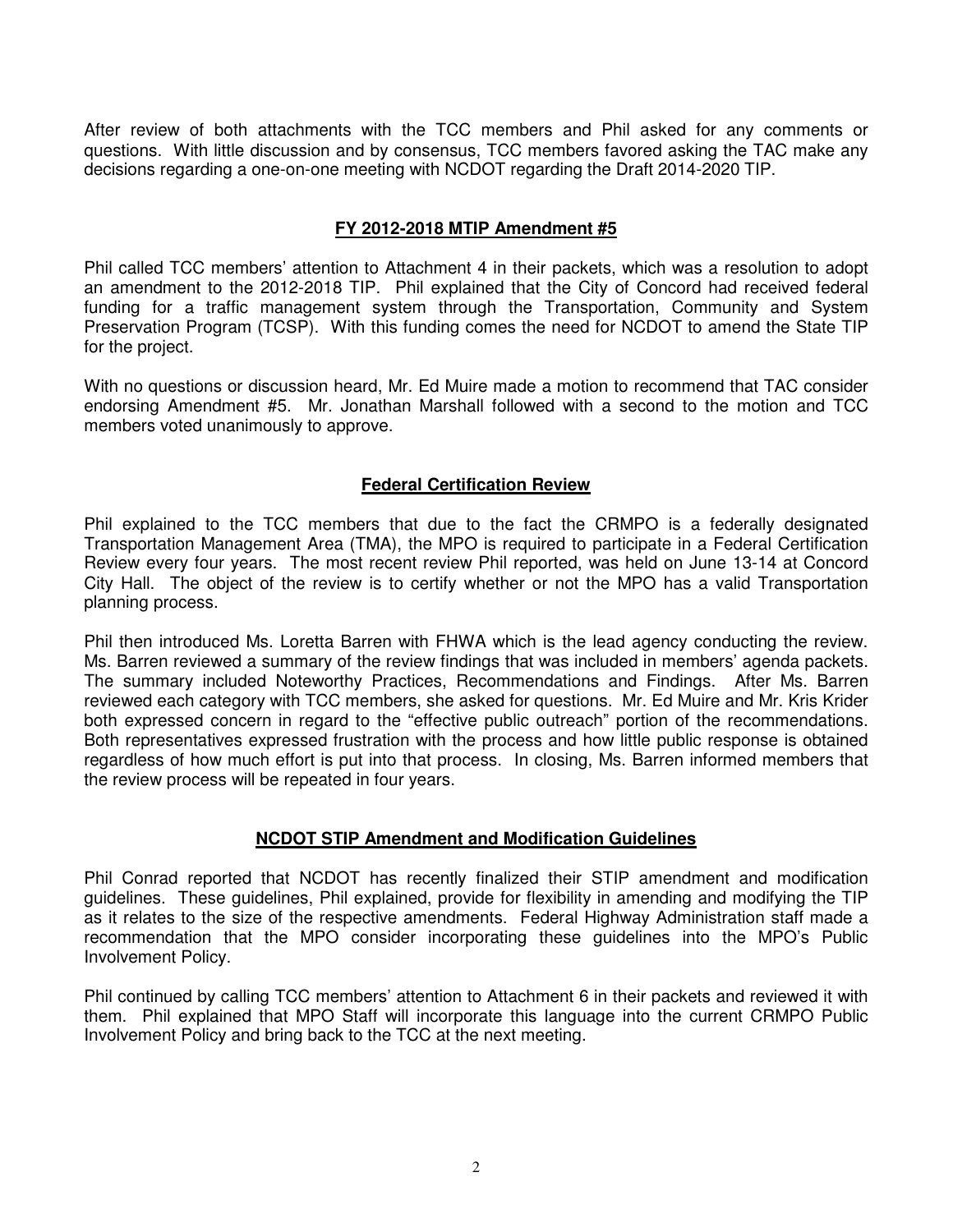### **Reports / MPO Business**

- . Local Reports - MPO/TPB/NCDOT Division 9 & 10 – Mr. Brett Abernathy with NCDOT Division 9 presented and reviewed a handout on the Rowan County projects. Brett also introduced Diane Hampton also of Division 9, who will be assuming his role as the Division 9 representative to the CRMPO TCC in the future. Mrs. Leah Wagner, NCDOT Division 10 provided TCC members with a spreadsheet as well, of Division 10 projects.
- $\triangleright$  I-85 Corridor Update Phil introduced Mr. Darin Waller with NCDOT to the TCC members. Mr. Waller then proceeded to give an update to members on the I-85 projects currently in process and how future projects on I-85 are moving along. Upon closing, Mr. Waller stated that the current projects are on schedule and will be completed by spring 2013.
- $\triangleright$  Metrolina Regional Model Update Phil Conrad explained that the person who was on the agenda to present was unable to attend. This item was moved to a future meeting.
- $\triangleright$  CTP Index Update Ms. Linda Dosse with NCDOT reported to the TCC members that she had been working on the CTP Index and has alphabetized the Index and also made directional categories. (N, S, E, W) She informed members that she still has traffic calculations to add. Linda reminded members that anything not currently on the travel model will not be in the CTP. Mr. Ed Muire asked when the CTP would be complete and Ms. Dosse responded that the CTP is complete, but it is the Index that still is not complete.
- $\geq$  2010 Census Boundary Update Phil Conrad reminded TCC members that the new boundary lines for the CRMPO area had changed with the official TMA designation on July 20, 2012. In some areas the boundary lines have fingers running into other counties and the goal is to get agreements in order to keep CRMPO in the two current counties. Phil explained that he has been in contact with the jurisdictions involved, trying to coordinate an agreement. The other jurisdictions have been slow to respond but he will continue to work towards meeting the agreement deadline of March 2013. Ms. Barren reminded the members that DAQ will need to approve any agreements prior to completion.
- $\triangleright$  State of NC Ethics Law Phil called TCC members' attention to information included in their packets concerning the new State Government Ethics Act. This information was a Frequently Asked Questions form prepared by the State of North Carolina. Phil reviewed the information with members and called attention to deadline dates for completing all requirements. Several TCC members were unclear as to why TCC members were included in the law and voiced concerns over making their private financial information a public record when in their capacity as TCC members, they have no formal decision making authority. After a lengthy discussion regarding the law, Mr. Ed Muire made a motion to request that the CRMPO TAC pursue and gather additional information on behalf of the CRMPO TCC as to why TCC members are required to comply. Mr. Ken Deal seconded the motion and all members voted unanimously to approve. It was suggested that possibly TAC could contact the NC Attorney General's office for information and clarification. Phil stated that he would consult with other MPO's in the State to see how they are handling the situation.